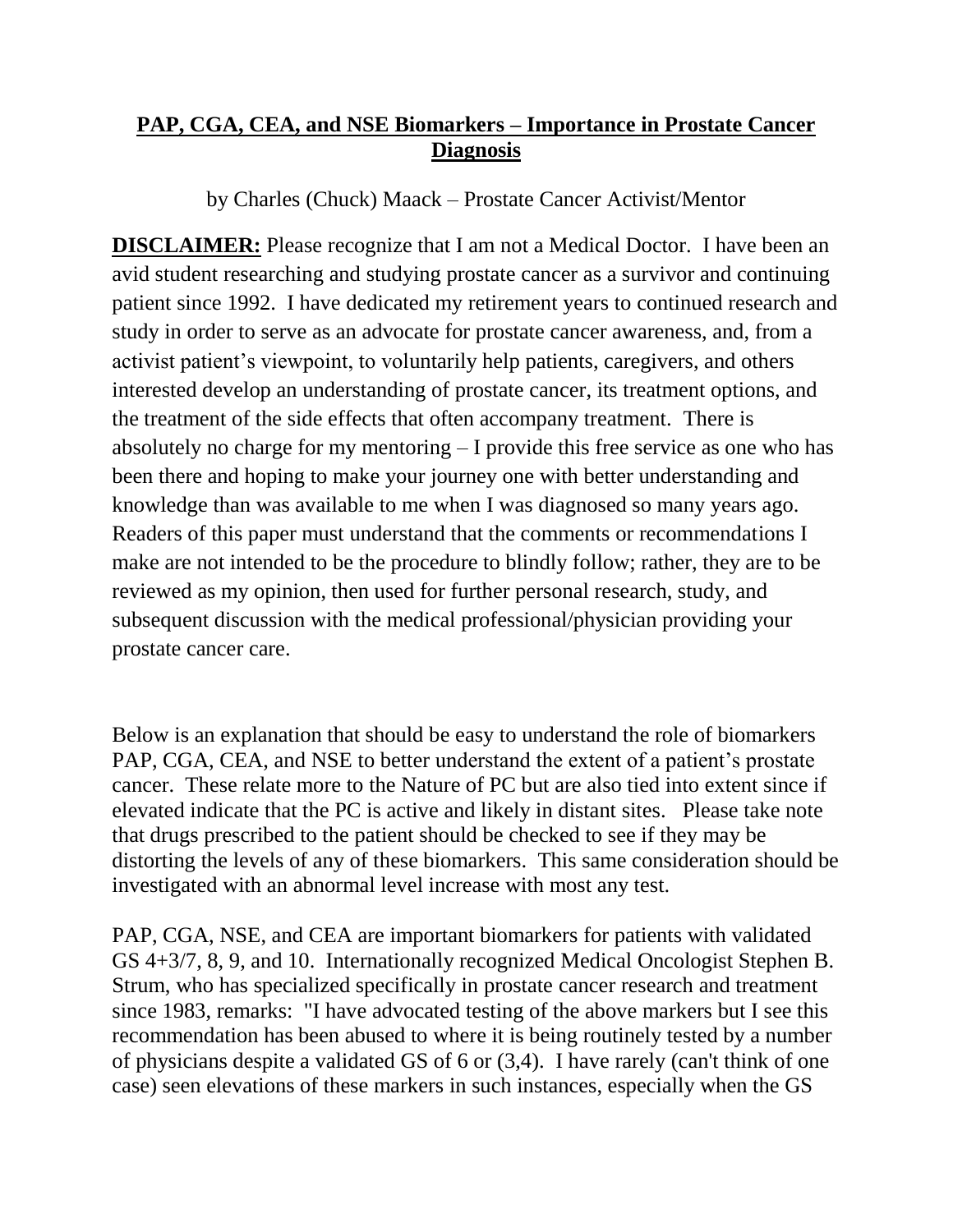has been validated by an expert. These markers are most useful in THE CONTEXT of high Gleason scores such as  $(4,3)$  or higher  $(4,4)$ ,  $(4,5)$ ,  $(5,4)$  or (5,5).This includes:

PAP (Prostatic Acid Phosphatase - concern if over 3.0 - Indicates the disease may not be organ-confined - a possible lymphatic spread of the disease)

CGA (Chromogranin A - concern if over 14.3 U/l - A progressive increase in serum CGA indicates an aggressive clone of PC cells that has an increased tendency to metastasize to lymph nodes, liver and lungs). (My Note: Since CGA is more often measured in ng/ml, according to <http://emedicine.medscape.com/article/2114314-overview> the normal range of CGA is  $\langle$ 36ng/ml).

NSE (Neutron-Specific Enolase - concern if over 12.5 ug/L - Identifies a possibly more aggressive PC)

CEA (Carcinoembryonic antigen - concern if over 4.0 ug/L - Identifies PC that may be more aggressive or possibly AIPC)

## **(Best to always have repeat tests performed by the same laboratory since methods of testing can vary)**

(Further described below)

Definitions:

Prostatic Acid Phosphatase (PAP) (Normal range 0-3.5 ug/L) -The PAP should be a part of your baseline PC evaluation. However, as with PSA, the PAP may also be elevated due to the trauma caused by the prostate biopsies. Therefore, you need to wait at least five weeks after the biopsy procedure before testing for PAP unless this test was ordered prior to the diagnostic biopsies. Ideally, both PSA and PAP testing should not be done for at least 48 hours after any sexual activity involving ejaculation, 48 hours after DRE, or 48 hours after riding a bicycle.

Most physicians and patients consider the PSA and PAP to be simply "blood tests." However, the biologic reality is that PC cells elaborate numerous chemical substances that are vital to their growth and well-being and are often related to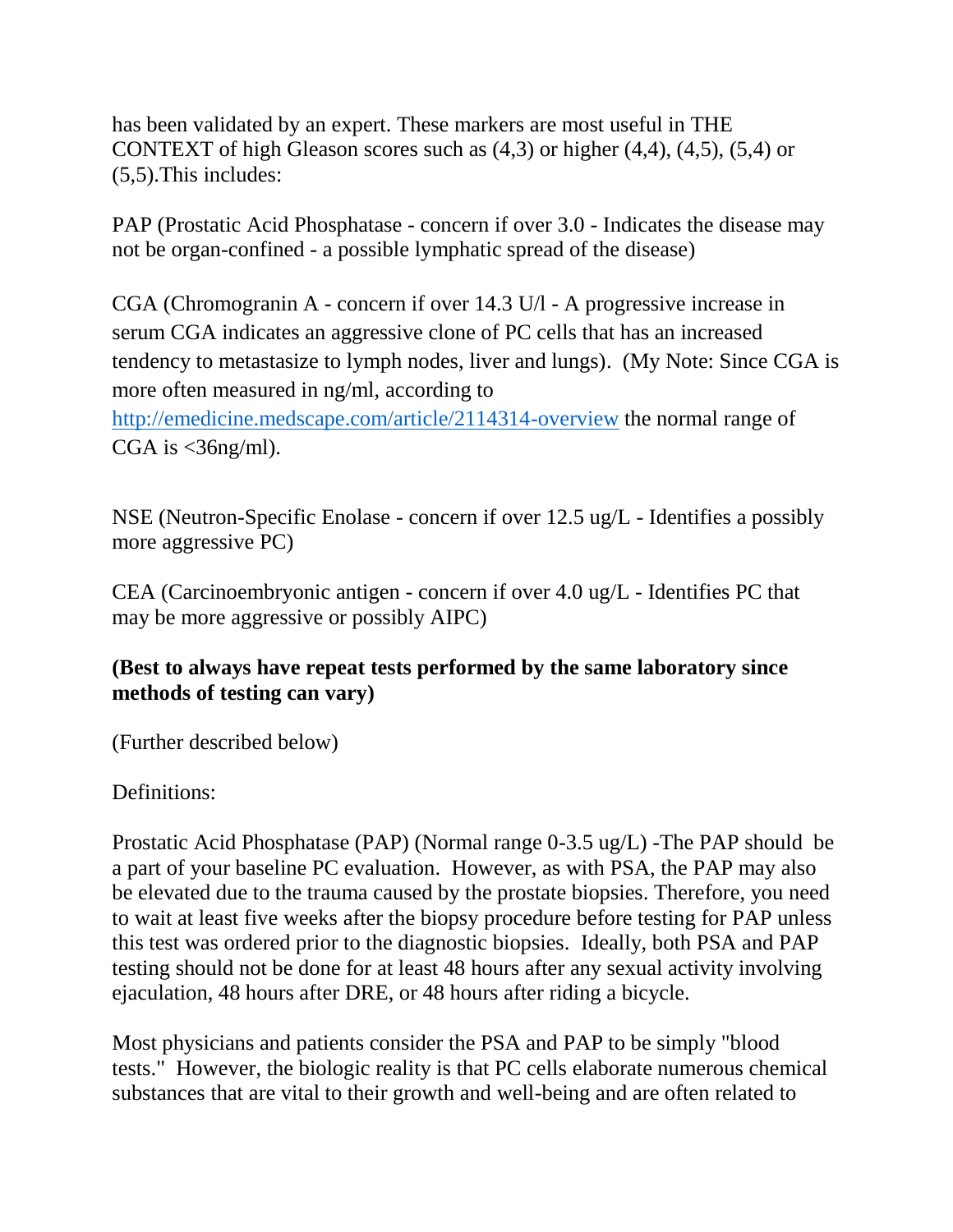their function. Many of these cell products are enzymes important to the growth and spread of the cancer. PAP and PSA are just two of many enzymes that should be regarded beyond that of merely representing commercial laboratory tests. The results of PAP and PSA testing add to the biologic "profile" that an astute patientphysician team uses to accurately decipher the real status of the patient's disease. A PAP level within normal range is indicative the PC may not have migrated and is still confined to the area of the prostatic bed and not beyond the lymph nodes. Here is a April 2008 report in PubMed regarding The Importance of the serum Prostatic Acid Phosphatase (PAP) Test to Determine Cause-Specific Survival in Patients: **<http://www.ncbi.nlm.nih.gov/pubmed/18242384?dopt=Abstract>**

CHROMOGRANIN A (CGA) (Normal range is <36ng/ml) according to <http://emedicine.medscape.com/article/2114314-overview> - The plasma CGA level is used to help identify patients with an aggressive form of PC. In such patients, the CGA elevations should be documented as progressively increasing and not just a sporadic or stable elevation.

This is not as complicated as it may sound. Prostate tissue, both benign and malignant, is comprised of at least four different cell types: basal cells, epithelial cells, neuroendocrine cells and stromal cells. CGA testing involves the measurement of blood levels of chromogranin A, a protein synthesized by the neuroendocrine cell type (i.e. of neurogenic origin with endocrine functions) found in prostate cancer. Neuroendocrine cells in PC are not dependent on androgens as are the epithelial cells (also called luminal cells), which are the cells most commonly involved in PC growth. Serial CGA testing can help track the patient's response to treatment, especially if serum PSA and/or PAP expression is low. Low PSA levels may be seen despite significantly high tumor volumes in situations where the PC has mutated to an aggressive cell type; this is characterized by a high Gleason score of 8-10. In fact, obtaining a full baseline set of biomarkers in situations associated with such an aggressive picture often reveals elevation(s) in plasma CGA.

CARCINOEMBRYONIC ANTIGEN (CEA) (Normal range <4.0 ug/L) - a fetal antigen or protein that may be expressed by PC that is aggressive and often androgen-independent).

When a progressive increase in any of these biomarkers is documented, there is